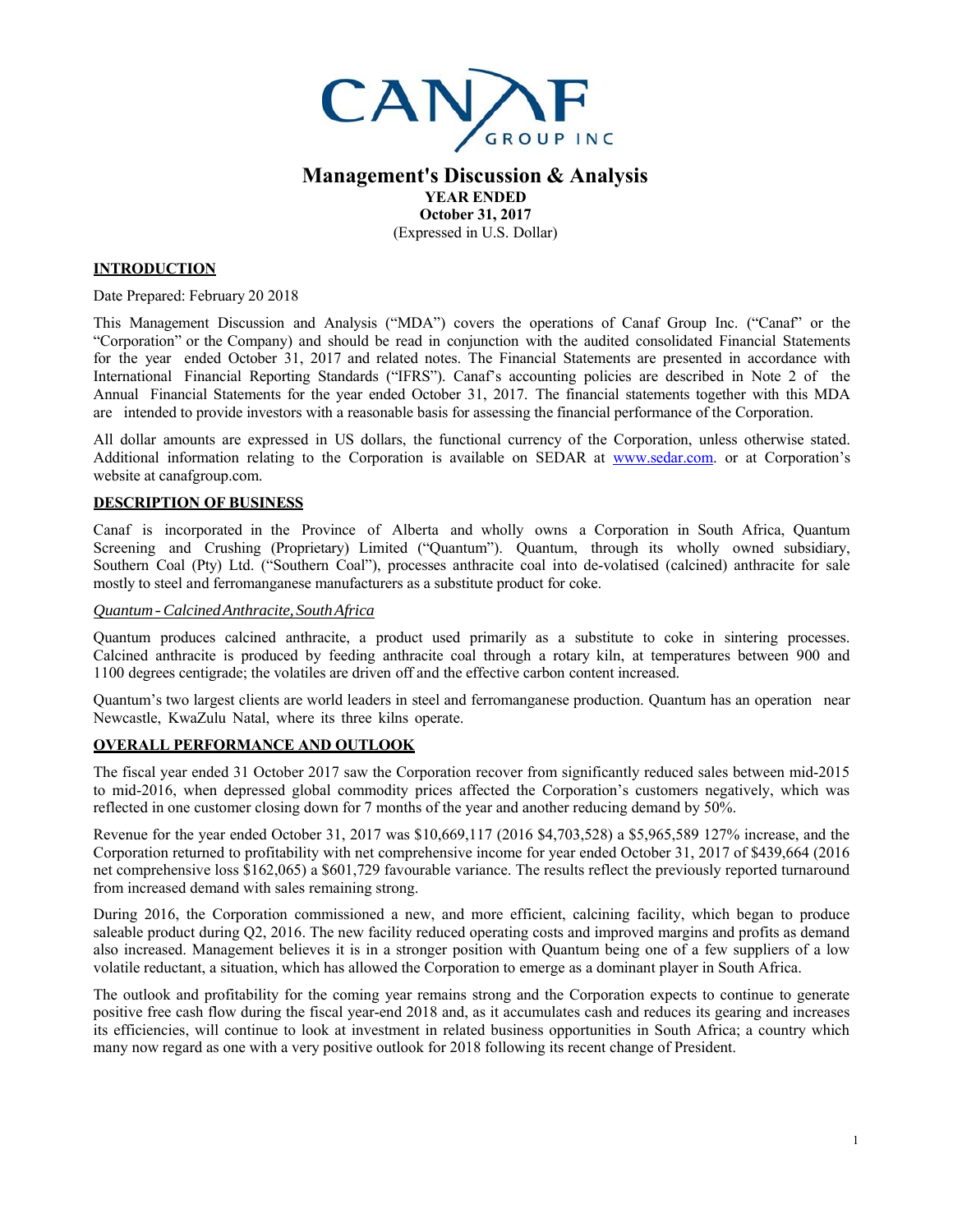# *Selected Financial Information*

Due to the fact that the Corporation is listed on the TSX-V and it share price is quoted in Canadian Dollars, the Corporation has converted some key financial information included in this report to Canadian dollars. The following financial information is derived from the Corporation's audited financial statements for the year ended October 31, 2017, with a comparison in Canadian Dollars for the current year.

|                                                        | 2017       | 2016       | 2017                   | 2016                   |
|--------------------------------------------------------|------------|------------|------------------------|------------------------|
| <b>Conversion 1.00 US Dollar Rate</b>                  | US\$       | US\$       | <b>CDNS</b><br>1.28296 | <b>CDNS</b><br>1.33926 |
| Revenue from Sales                                     | 10,699,117 | 4,703,528  | 13,726,571             | 6,299,250              |
| Cost of Sales                                          | 9,476,007  | 4,600,463  | 12,157,366             | 6,161,219              |
| <b>Gross Profit</b>                                    | 1,223,110  | 103,065    | 1,569,205              | 138,031                |
| Expenses                                               | (486, 826) | (415, 283) | (624,580)              | (556, 172)             |
| Income Tax (Expense) Recovery                          | (194, 476) | 133,063    | (249, 506)             | 178,206                |
| Net Income (Loss) for the year                         | 541,808    | (179, 155) | 695,119                | (239, 935)             |
| <b>Adjusted EBITDA*</b>                                | 1,213,806  | 104,691    | 1,557,269              | 140,209                |
| Net Comprehensive Income (Loss) for the year           | 439,664    | (162, 065) | 564,073                | (217, 047)             |
| <b>Total Assets</b>                                    | 3,315,232  | 2,729,318  | 4,253,320              | 3,655,268              |
| <b>Bank Loan</b>                                       | (416,882)  | (702, 230) | (534, 844)             | (940, 469)             |
| Total Equity (*)                                       | 1,908,638  | 1,468,974  | 2,476,546              | 1,967,340              |
| $(*)$ converted using the average FX rate for the year |            |            |                        |                        |

*South African Business Performance - Quantum Screening and Crushing (Pty) Ltd*

| (in South African Rand)          |                 |              |
|----------------------------------|-----------------|--------------|
|                                  | 2017            | 2016         |
|                                  | ZAR             | ZAR          |
| Sales                            | 143,041,498     | 70,069,886   |
| Cost of sales                    | (126, 432, 387) | (68,089,999) |
| Gross Profit                     | 16,609,111      | 1,979,887    |
| Expenses                         | (8,319,957)     | (7,095,346)  |
| Income Tax (Expense) Recovery    | (2,324,159)     | 1,432,328    |
| Net income (loss) for the period | 5,964,995       | (3,683,131)  |

The table above reflects the recovery forecast the Corporation for fiscal year-end 31 October 2017.

# *Non- GAAP Performance Measures*

The Corporation has included additional financial performance measures in this MD&A, such as adjusted EBITDA. The Corporation believes that, in addition to conventional measures prepared in accordance with IFRS, certain investors use this information to evaluate the Corporation's underlying performance of its core operations and its ability to generate cash flow. Accordingly, it is intended to provide additional information and should not be considered in isolation or as a substitute for measures of performance prepared in accordance with IFRS.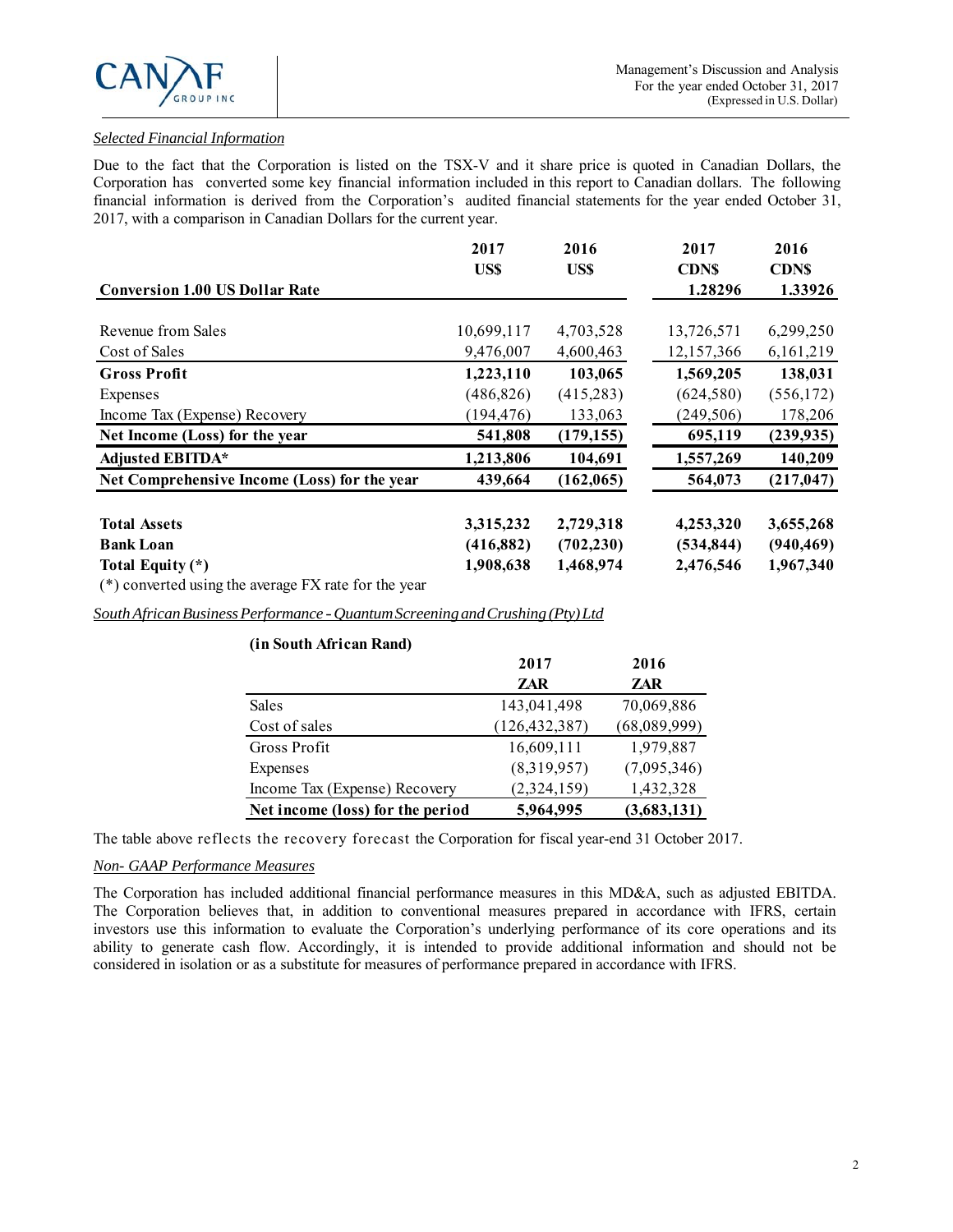

### *\*Reconciliation of Adjusted EBITDA and Profit*

|                                | 2017<br>US\$ | 2016<br>US\$ | 2017<br><b>CDNS</b> | 2016<br><b>CDNS</b> |
|--------------------------------|--------------|--------------|---------------------|---------------------|
| Conversion 1.00 US Dollar Rate |              |              | 1.28296             | 1.33926             |
| Net Income (Loss) for the year | 541,808      | (179, 155)   | 695,120             | (239, 935)          |
| Financial cost                 | 86,837       | 71,721       | 111,409             | 96,053              |
| Depreciation                   | 390,685      | 345,188      | 501,234             | 462,297             |
| Taxes                          | 194,476      | (133, 063)   | 249,506             | (178,206)           |
| <b>Adjusted EBITDA</b>         | 1,213,806    | 104,691      | 1,557,269           | 140,209             |

Adjusted EBITDA represents earnings before interest, taxes, depreciation, amortization, foreign exchange gain (loss) and other revenues (expenses) as historically calculated by the Corporation.

### **UPDATE ON UGANDAN CLAIM AGAINST KILEMBE MINES LIMITED**

In August 2006, Canaf, then known as Uganda Gold Mining, announced the termination of any further investment into its Kilembe Copper-Cobalt Project in Uganda. Since 2007, the Corporation has been engaged in an Arbitration with Kilembe Mines Limited, ("KML"), whereby the Corporation seeks general damages, special damages and costs of the Arbitration from KML for breach of contract.

 The legal work, carried out my MMAKS Advocates, Kampala, against KML is at no cost to the Corporation, but any award in favor of the Corporation will be distributed to both MMAKS and Canaf.

 Despite the fact that the claim against KML Corporation remains active, the Corporation is unable to give an indication of either the quantum or any likely date by which the Arbitration will be concluded.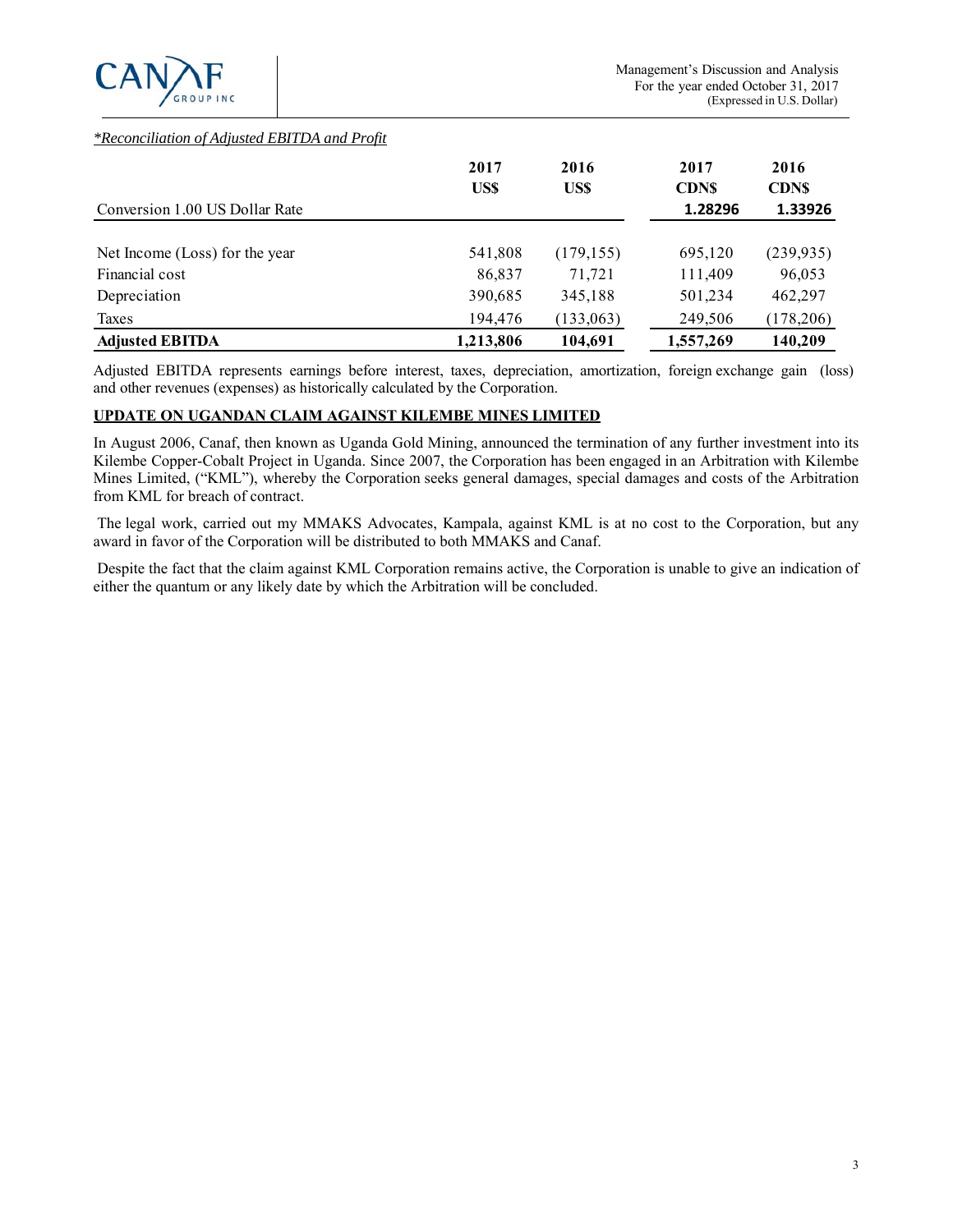

## **RESULTS OF OPERATIONS**

#### **Year Ended October 31, 2017**

The Corporation reported net in c o m e of \$541,808 (2016 net loss of \$179,155) a \$720,963 favourable variance of over the previous year. The increase is primarily due to the recovery described above which generated a \$5,995,589 127% increase in sales combined with reduced cost of sales from the installation in 2016 of the of the new more efficient, calcining facility.

|                               | 2017       | 2016       |
|-------------------------------|------------|------------|
|                               | S          |            |
|                               |            |            |
| Sales                         | 10,699,117 | 4,703,528  |
| Cost of sales                 | 9,476,007  | 4,600,463  |
|                               |            |            |
| Gross Profit                  | 1,223,110  | 103,065    |
|                               |            |            |
| Income Tax (Expense) Recovery | (194, 476) | 133,063    |
| Expenses                      | (486, 826) | (415, 283) |
| Net income loss for the year  | 541,808    | (179, 155) |

**Sales** 

Revenue for the year were \$10,669,117 (2016 \$4,703,528) 127% increase the increase is primarily due to the recovery described above, as well as unusually low sales for the previous year, which generated a \$5,995,589, 127% increase.

# *Expenses*

Expenses for the year were \$486,826 (2016 \$415,284) an increase of \$71,542, 17% primarily due to strengthen of the Rand, general and operating expenses up \$45,108, 12%, Interest expenses up \$15,116, 21% and Interest income down \$11,318 39%. Additional information is provided in the table and notes below:

|                                     | 2017     | 2016     | Variance          |        |  |
|-------------------------------------|----------|----------|-------------------|--------|--|
|                                     | S        | \$       | S                 | $\%$   |  |
| General and administrative expenses |          |          |                   |        |  |
| Bank Charges and Interest           | 3,890    | 3,376    | 514               | 15%    |  |
| <b>Bad Debt</b>                     |          | 5,083    | $(5,083) - 100\%$ |        |  |
| <b>Consulting Fees</b>              | 67,117   | 68,559   | (1, 442)          | $-2\%$ |  |
| <b>Management Fees</b>              | 119,504  | 100,035  | 19,469            | 19%    |  |
| Office, Insurance and Sundry        | 75,422   | 50,336   | 25,086            | 50%    |  |
| Professional Fees                   | 80,452   | 78,877   | 1,575             | $2\%$  |  |
| Promotion                           | 1,063    | 848      | 215               | 25%    |  |
| Telephone                           | 15,769   | 14,493   | 1,276             | 9%     |  |
| Transfer Agent and Filing Fees      | 10,543   | 9,465    | 1,078             | $11\%$ |  |
| Travel                              | 44,191   | 41,770   | 2,421             | 6%     |  |
|                                     | 417,951  | 372,842  | 45,109            | 12%    |  |
| Finance costs                       | 86,837   | 71,721   | 15,116            | 21%    |  |
| Interest Income                     | (17,962) | (29,280) | 11,318            | $-39%$ |  |
|                                     | 486,826  | 415,283  | 71,543            | 17%    |  |

General and administrative expenses for the year were \$417,951 (2016 \$372,843) an unfavourable variance of \$45,108, 12%, primarily due to strengthening of the Rand, increased activity resulting in higher management fees and office expenses.

Finance Cost for the year were \$86,837 (2016 \$71,721) unfavourable variance of \$15,116 21% due to a 1% increase in the annual interest rate effective July 2017.

Interest income for the year was \$17,962 (2016 \$29,280) for interest earned on cash on hand and interest charges on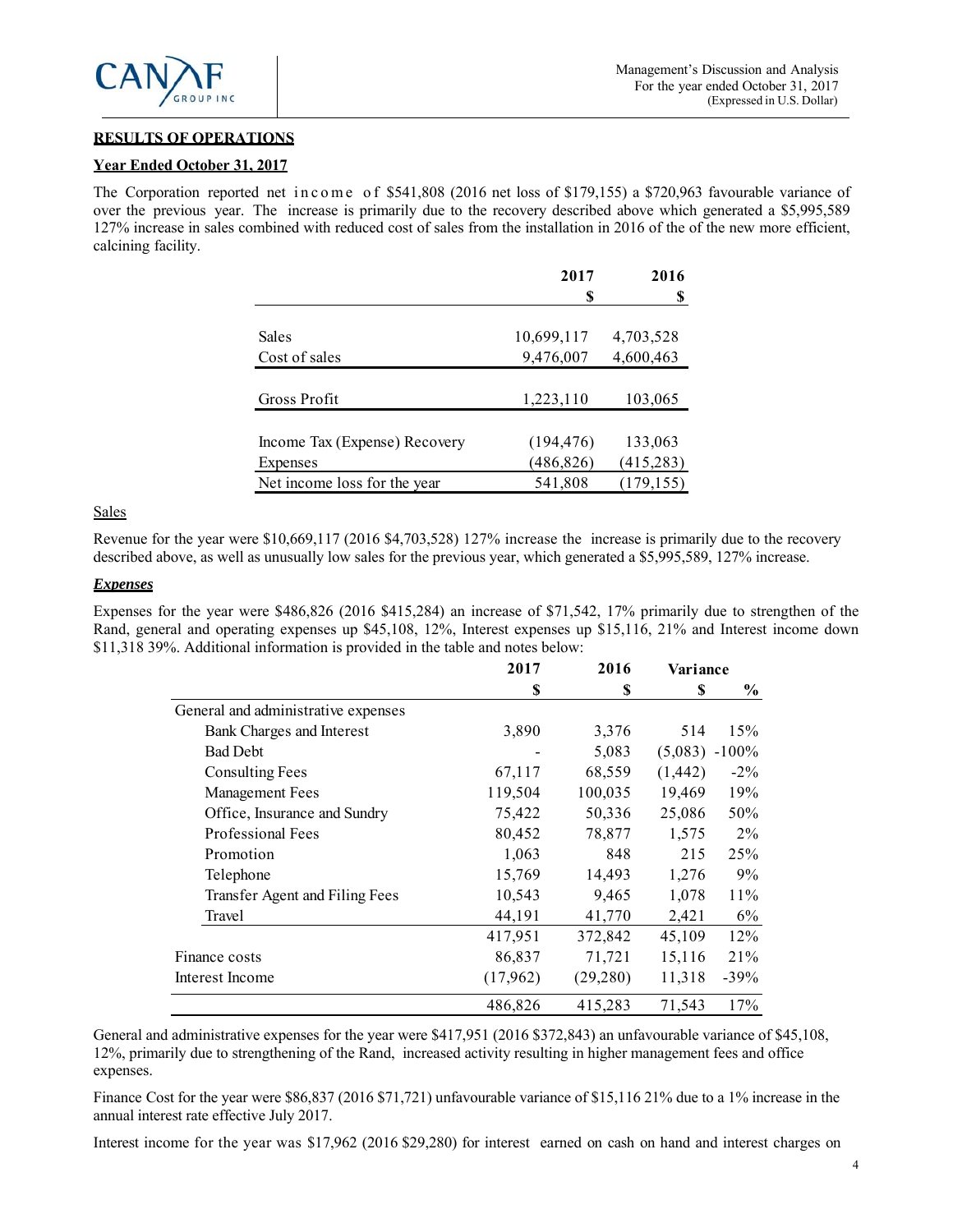

accounts receivable. The interest income decreased due to less cash on hand and decreased interest earned on accounts receivable.

### *Income Taxes*

The Corporation reported income taxes expense for the current year of \$194,476 (2016 recovery of \$133,063)**,** an unfavourable variance of \$327,539.

In the current year the Corporation reported a deferred tax liability of \$122,022 (2016 \$17,108) an increase of \$104,914. The increase in deferred tax liability was a result of the utilization of prior year's South African operating losses in the current year.

A majority of the future income tax assets originating in Canada include tax losses carried forward for which a valuation allowance has been recorded. The deferred tax liability included in the balance sheet of \$122,022 (2016 \$17,108) reflects the temporary difference on the value of the South African to plant and equipment.

### *Comprehensive Income*

The Corporation is not subject to currency fluctuations in its core activities however the Corporation is subject to transactions in various currencies and the volatility in international currency markets does have an impact on some costs and translation into the reporting currency of the Corporation. The current period comprehensive loss on foreign exchange in the amount of \$102,144 (2016 gain \$17,090) mostly as a result of the translation of foreigncurrency denominated balances from into US\$ the reporting currency. As at October 31, 2016, the Corporation has accumulated other comprehensive loss of \$1,463,628 (2016 - \$1,361,484). The Corporation does not hedge net asset translation movements, but where necessary and appropriate hedge currency risk for trading items.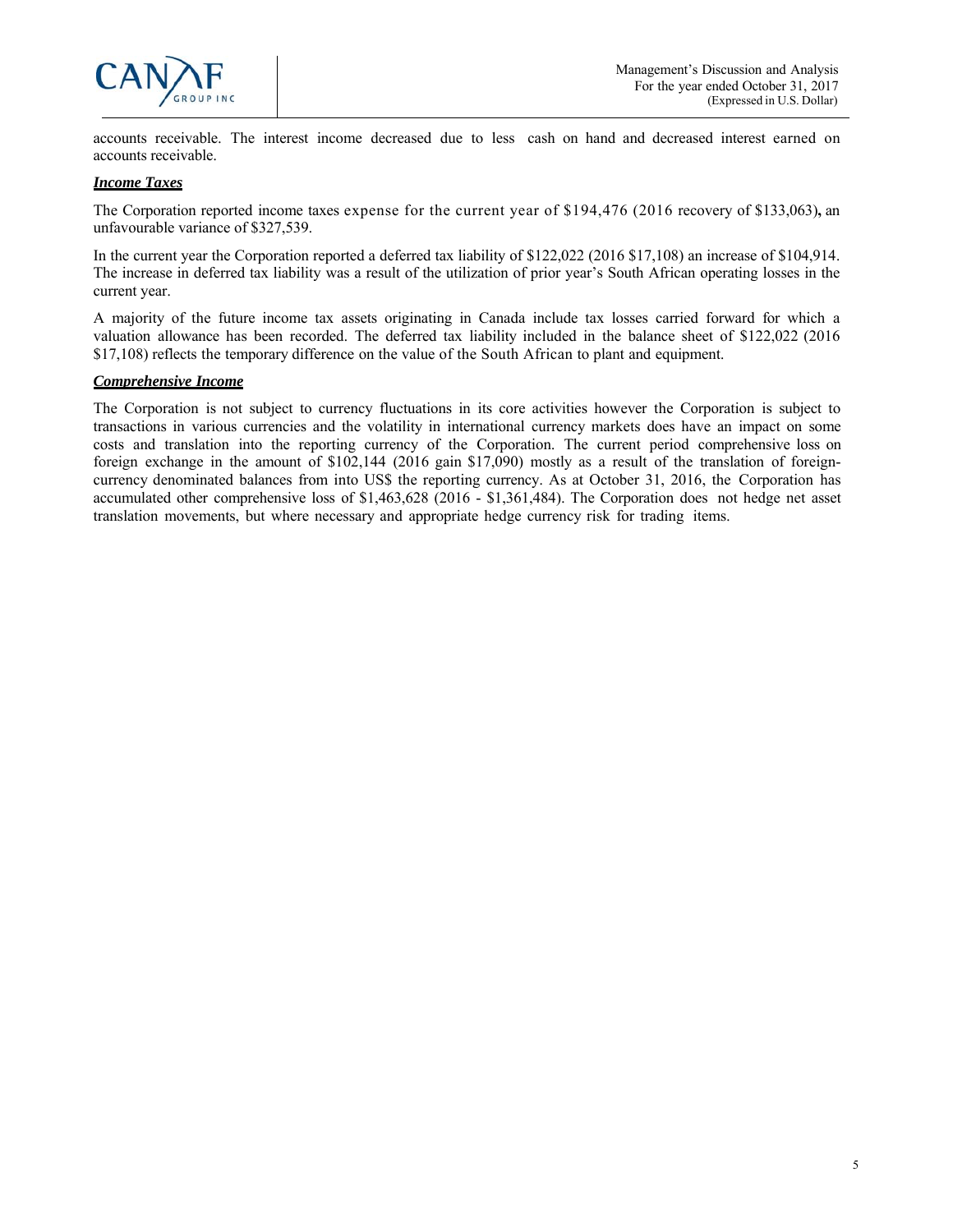

# **FOURTH QUARTER OPERATIONS**

|                                   | 2017       | 2016       | Variance   |               |
|-----------------------------------|------------|------------|------------|---------------|
|                                   | S          | S          | \$         | $\frac{6}{9}$ |
| <b>Sales</b>                      | 2,255,450  | 1,796,330  | 459,120    | 20%           |
| Cost of Sales                     | 1,921,565  | 1,702,134  | 219,431    | $11\%$        |
| Gross Profit (Loss)               | 333,885    | 94,196     | 239,689    | 72%           |
| Expenses                          |            |            |            |               |
| General and Administrative        | 105,122    | 109,713    | (4,591)    | $-4\%$        |
| Interest on Bank Loan             | 44.417     | 16,060     | 28,357     | 64%           |
| Interest Income                   | (5,785)    | (24, 359)  | 18,574     | $-321%$       |
| Total expenses                    | (143, 754) | (101, 414) | (42,340)   | 29%           |
| Income (Loss) Before Income Taxes | 190,131    | (7,218)    | 197,349    | 104%          |
| Income Tax (Expense) Recovery     | (244, 039) | 143,982    | (388, 021) | 159%          |
| Net Income (Loss) for the period  | (53,908)   | 136,764    | (190,672)  | 354%          |

During the fourth quarter, the Corporation reported a net loss of \$53,908 (2016 net income \$136,764). Demand continues to be for the Corporation's main product, calcined anthracite. A year end adjustment to income tax expenses resulted in the negative impact on net income.

### SUMMARY OF QUARTERLY REPORTS

The following financial data is derived from the Corporation's financial statements for the past 8 quarters.

|                                                | <b>Three Months Ended</b> |                         |  |               |  |                                 |           |
|------------------------------------------------|---------------------------|-------------------------|--|---------------|--|---------------------------------|-----------|
|                                                |                           | <b>October 30, 2017</b> |  | July 31, 2017 |  | April 30, 2017 January 31, 2017 |           |
|                                                |                           |                         |  |               |  |                                 |           |
| Sale                                           |                           | 2,255,450               |  | 1,961,208     |  | 3,490,753                       | 2,991,706 |
| Gross Profit                                   |                           | 333,885                 |  | 204,320       |  | 299,024                         | 385,881   |
| Net Income (Loss)                              |                           | (53,908)                |  | 166,064       |  | 231,961                         | 197,691   |
| Net Comprehensive Income (Loss) for the period |                           | (183,066)               |  | 187,796       |  | 236,713                         | 198,221   |
| Basic and diluted earnings (loss) per share    |                           | $(0.00)$ \$             |  | 0.00          |  | 0.00                            | 0.00      |

|                                                | <b>Three Months Ended</b> |                         |  |               |  |          |                                 |
|------------------------------------------------|---------------------------|-------------------------|--|---------------|--|----------|---------------------------------|
|                                                |                           | <b>October 30, 2016</b> |  | July 31, 2016 |  |          | April 30, 2016 January 31, 2016 |
|                                                |                           |                         |  |               |  |          |                                 |
| Sale                                           |                           | 1,796,330               |  | 1,126,582     |  | 757,843  | 1,022,773                       |
| Gross Profit                                   |                           | 94.196                  |  | 98.966        |  | 39.113   | (129,210)                       |
| Net Income (Loss)                              |                           | 136,764                 |  | 19.945        |  | (41,382) | (294, 482)                      |
| Net Comprehensive Income (Loss) for the period |                           | 191,340                 |  | 48.382        |  | 89,531   | (491,318)                       |
| Basic and diluted earnings (loss) per share    |                           | 0.00                    |  | 0.00          |  | 0.00     | (0.01)                          |

The results above shows the period of depressed sales and demand of the Corporation's product, which started in Q3, 2015 for a period of 8 months. Since Q3 2016, the Corporation has seen an increase in demand and increased sales. The Corporations annual sales for fiscal year-end 31 October 2017 increased by 127% better than the previously reported forecast of approximately 100% as more confidence returned to the markets that expected.

#### **SELECTED ANNUAL INFORMATION**

The following financial data is derived from the Corporation's audited financial statements for the years ended October 31, 2017, 2016 and 2015.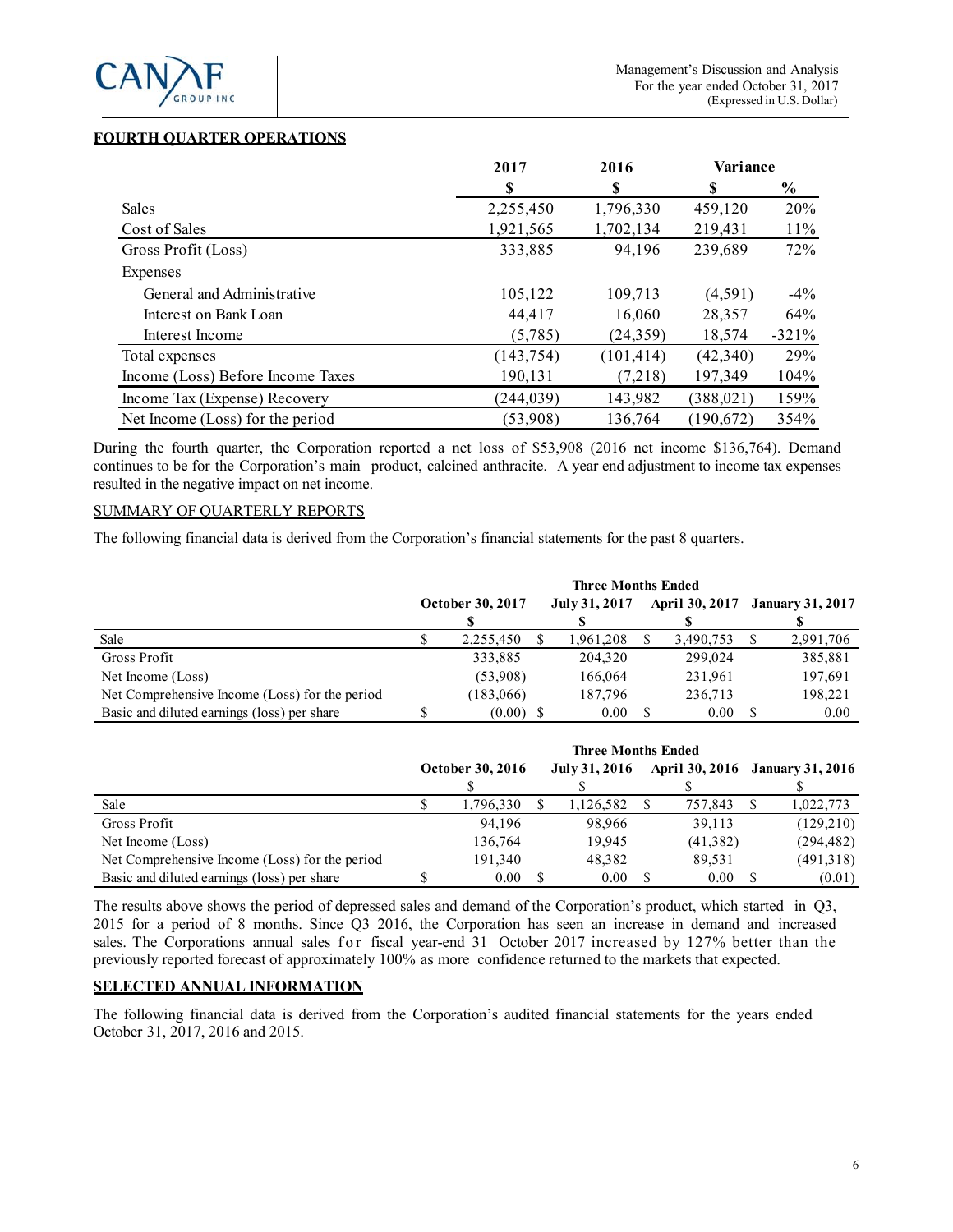

|                                             |    | 2017<br>S  |               | 2016<br>\$ |               | 2015<br>\$ |
|---------------------------------------------|----|------------|---------------|------------|---------------|------------|
| Sales                                       | \$ | 10,699,117 | S             | 4,703,528  | <sup>\$</sup> | 9,156,927  |
| Cost of Sales                               |    | 9,476,007  |               | 4,600,463  |               | 8,365,883  |
| Gross Profit                                |    | 1,223,110  |               | 103,065    |               | 791,044    |
| Income before income taxes                  |    | 736,284    |               | (312, 218) |               | 296,631    |
| Income Tax (Expense) Recovery               |    | (194, 476) |               | 133,063    |               | (168, 189) |
| Net income (Loss) for the year              |    | 541,808    |               | (179, 155) |               | 128,442    |
| Interest Income                             |    | 17,962     |               | 29,280     |               | 42,384     |
| Bank Loan, including current portion        |    | 416,882    |               | 702,230    |               | 950,137    |
| <b>Total Assets</b>                         |    | 3,315,232  |               | 2,729,318  |               | 3,512,225  |
| Basic and diluted earnings (loss) per share | S  | 0.01       | <sup>\$</sup> | (0.00)     |               | 0.01       |

Revenue from the sale of calcine and coal has historically been derived from two customers and as a result the Corporation is dependent on these customers for its revenue. Quantum however has been actively working on increasing its customer base and has goals to be supplying at least three different facilities by the end of the current fiscal year. Should the Corporation not be successful in increasing its customer base it will continue to solidify and build on its current supply relationships by engaging in secure, long-term supply contracts.

The Corporation earned \$17,962 (2016-\$29,280) of interest income during fiscal year ended October 31, 2017 on its accounts receivables on sales and cash held in Canadian and South African banking institutions.

The main components making up the balance of \$3,315,232 (2016 2,729,318) of total assets as at October 31, 2017 are \$1,037,996 property, plant and equipment, \$453,609 (2016 A \$380,562) in cash, \$1,314,828 (2016 643,645) in accounts receivable and \$472,221 (2016 \$403,329) in inventories, comprising mostly of stock on hand.

# **LIQUIDITY AND CAPITAL RESOURCES**

At October 31, 2017, the Corporation had cash of \$453,609 (2016 \$380,562) and working capital of \$1,098,726 (2016 \$633,376). Surplus cash and cash equivalents are deposited in interest accruing accounts.

Working capital components include cash in current or interest bearing accounts, trade and other receivables, sales tax receivable, inventories and prepaid expenses and deposits, trade and other payables, sales tax payable, income tax payable, and current portion of long-term debt.

Trade receivables and trade payables are expected to increase or decrease as sales volumes change.

|                                                                | 2017       | 2016       |
|----------------------------------------------------------------|------------|------------|
|                                                                | S          |            |
| Cash provided by (used) in operating activities                | 587.509    | (11, 722)  |
| Cash used in investing activities property plant and equipment | (222,165)  | (204, 424) |
| Cash provided by (used) in financing activities                | (267, 038) | (248, 377) |
| Increase (Decrease) in cash                                    | 98,306     | (464,523)  |

Operations generated \$587,509 in cash during the year ended October 31, 2017 (2016 used \$11,722) as the Corporation recovered from 8 months of depressed sales and demand for their product, which started in Q3, 2015.

Except as described above, the Corporation's management is not aware of any other trends or other expected fluctuations in its liquidity that would create any deficiencies. The Corporation's management believes that its cash balances will be sufficient to meet the Corporation's short-term and long-term requirements for ongoing operations and planned growth.

# **ECONOMIC DEPENDENCE**

Sales from the Corporation's South African coal processing business are substantially derived from two customers and as a result, the Corporation is economically dependent on these customers. The Corporation's exposure to credit risk is limited to the carrying value of its accounts receivable. As at October 31, 2017, trade receivables of \$1,310,828 were due from these customers and were collected subsequent to year-end.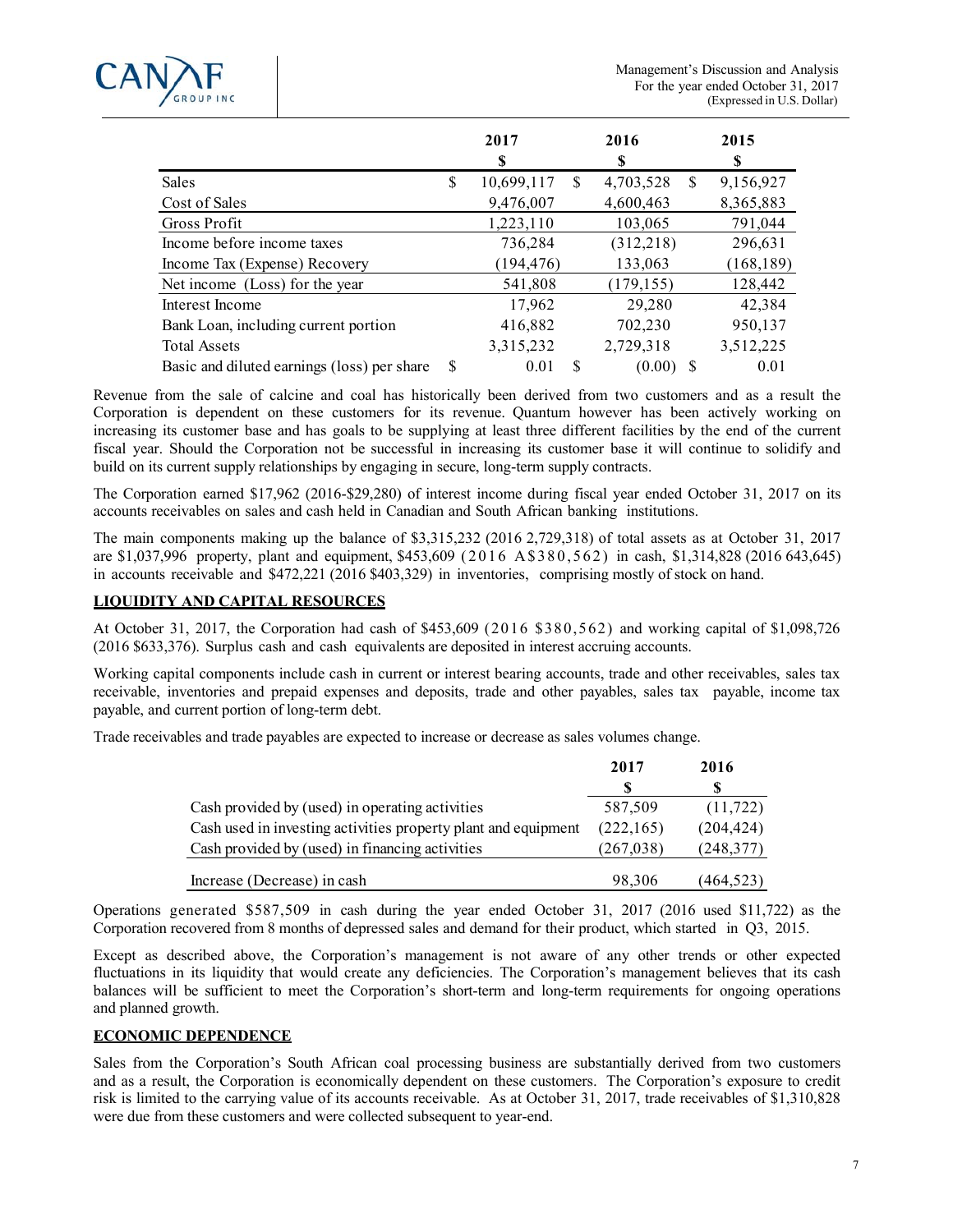

# **REVENUE RECOGNITION**

Revenue from the sale of calcined anthracite is recognized upon transfer of title, which is completed when the physical product is delivered to customers and collection is reasonably assured. Interest and other income are recognized when earned and collection is reasonably assured.

# **COMMITMENT**

The Corporation has an agreement to lease premises for its coal processing plant in South Africa for a term of ten years, expiring on December 31, 2020. The agreement offers the Corporation, in lieu of rent, feedstock coal to be delivered to its adjacent premises, which it purchases at market price. Should the Corporation decide to purchase feedstock coal from an alternative supplier which the lessor is otherwise able to provide, then a monthly rent of Rand 200,000 (\$14,141) is payable. To date, the Corporation has not been required to pay any rent for the premises as it has continued to purchase feedstock coal from the landlord.

# **CONTRACTUAL OBLIGATIONS**

The bank loan bears interest at 10.25% per annum, matures on January 7, 2019, and is secured by the Company's furnace acquired with the proceeds from the loan. The bank loan is repayable in blended monthly payments of Rand 391,624 (\$27,690 translated at October 31, 2017 exchange rate). During the year ended October 31, 2017, the Company incurred interest expense totaling \$86,837 (2016 – \$71,721).

# **TRANSACTIONS WITH RELATED PARTIES**

At the report date, key management consists of Christopher Way (CEO, President and a Director of the Corporation), Zeny Manalo (former CFO and Director of the Corporation); David Way (Chairman of the Board and Director of the Corporation) and Kevin Corrigan (Independent Director of the Corporation).

Fees incurred for services by key management personnel during the period ended October 31, 2017 and 2016 were as follows:

|                 |                                                                                    | 2017    | 2016    |
|-----------------|------------------------------------------------------------------------------------|---------|---------|
| <b>Services</b> | Party                                                                              |         |         |
| Consulting Fees | Charges by the President, CEO and director of the Corporation                      | 67.117  | 68,559  |
|                 | Professional Fees Charges by the CFO and director of the Corporation 40,873 44,842 | 40,909  | 40,873  |
|                 | Management Fees Charges by the President and a director of the Corporation in      |         |         |
|                 | relation with coal processing business in South Africa                             | 119.504 | 100,035 |

# *Other related party:*

Management fee of \$24,502 (R327,025) (2016 \$20,805 (R308,025)) charged by a P. Cronje (Director) of Quantum, through its wholly owned subsidiary, Southern Coal (Pty) Ltd.

# **OFF-BALANCE SHEET ARRANGEMENTS**

The Corporation has no off-balance sheet arrangements

# **ACCOUNTING STANDARDS ISSUED BUT NOT YET EFFECTIVE**

A number of new accounting standards, amendments to standards, and interpretations have been issued but not yet effective up the date of issuance of the Company's consolidated financial statements. The Company intends to adopt the following standards when it becomes effective.

# **a) IFRS 9 - Financial Instruments**

IFRS 9 as issued reflects the first phase of the IASBs work on the replacement of IAS 39 and applies to classification and measurement of financial assets as defined in IAS 39. The mandatory effective date has been set for annual periods beginning on or after January 1, 2018 with early adoption permitted. The Company does not intend to early adopt IFRS 9. Based on current facts and circumstances, the Company do not expect its financial performance or disclosure to be materially affected by the application of the standard.

# **b) IFRS 15 - Revenue from Contracts with Customers**

IFRS 15 clarifies the principles for recognizing revenue from contracts with customers. IFRS 15 will also result in enhanced disclosures about revenue, provide guidance for transactions that were not previously addressed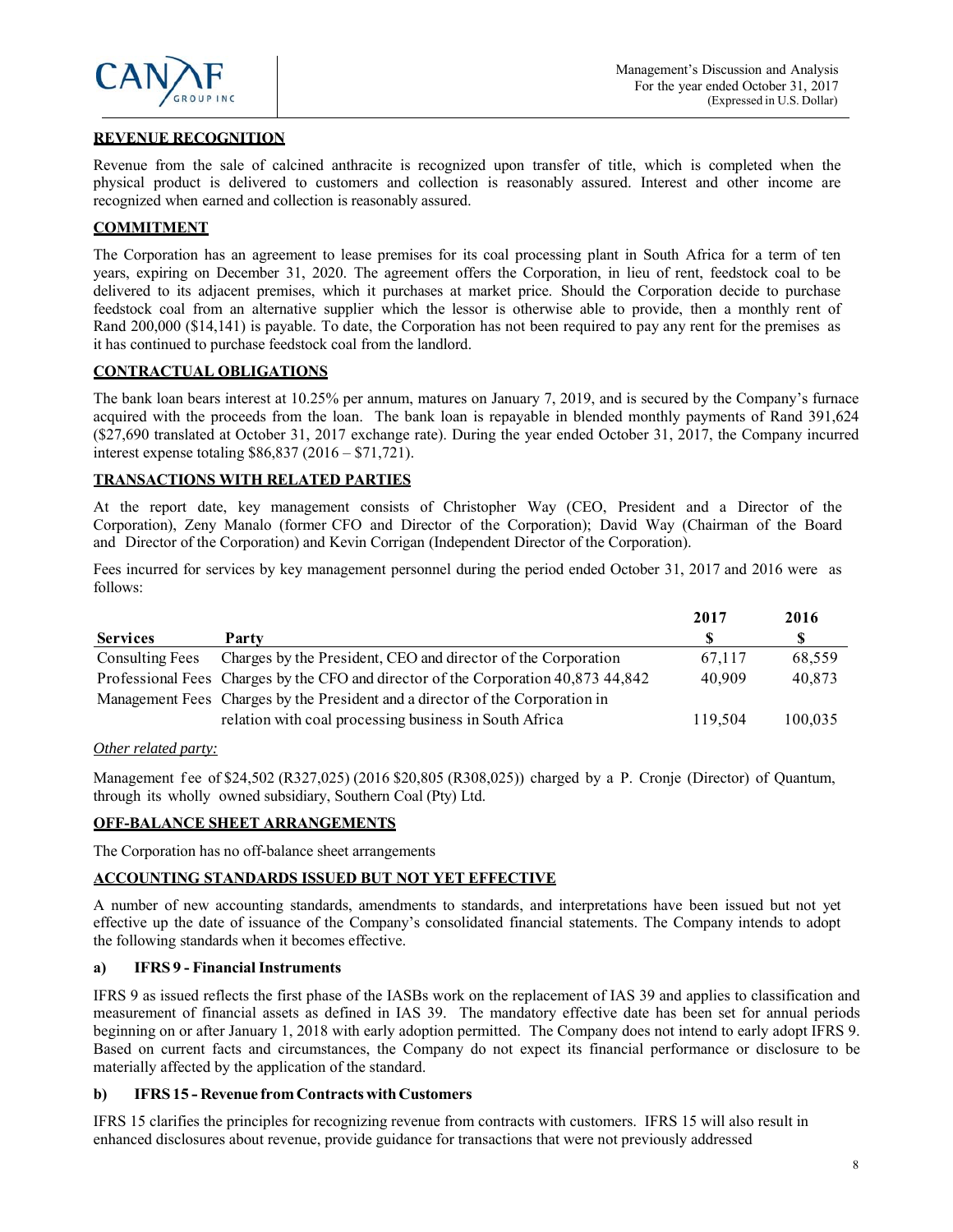

comprehensively, and improve guidance for multiple-element arrangements. The standard is effective for annual periods beginning on or after January 1, 2018 with early adoption permitted. The Company does not intend to early adopt IFRS 15. Based on current facts and circumstances, the Company do not expect its financial performance or disclosure to be materially affected by the application of the standard.

# **CRITICAL ACCOUNTING POLICIES AND ESTIMATES**

The details of Canaf's accounting policies are presented in Note 2 of the consolidated financial statements ended October 31, 2017. These policies are considered by management to be essential to understanding the processes and reasoning that go into the preparation of the Corporation's financial statements and the uncertainties that could have a bearing on its financial results.

# **MANAGEMENT FINANCIAL RISKS**

The Corporation is exposed to various risks in relation to financial instruments. The Corporation's financial assets and liabilities by category are summarized in Note 2(o) of the consolidated financial statements. The Corporation's risk management is coordinated at its head office in Canada in close co-operation with the board of directors and focuses on actively securing the Corporation's short to medium-term cash flows and raising finances for the Corporation's capital expenditure program. The Corporation does not actively engage in the trading of financial assets for speculative purposes. The most significant financial risks to which the Corporation is exposed are described below.

### *Foreign Currency Risk*

Foreign exchange risk arises because of fluctuations in exchange rates. The Corporation conducts a significant portion of its business activities in foreign currencies. The Corporation's subsidiaries, principally located in South Africa, routinely transact in the local currency, exposing the Corporation to potential foreign exchange risk in its financial position and cash flows.

The assets, liabilities, revenue and expenses that are denominated in foreign currencies will be affected by changes in the exchange rate between the United States dollar and these foreign currencies. The Corporation has outstanding debt obligations that are payable in South African Rand. The Corporation does not currently use financial instruments to mitigate this risk.

#### *Credit Risk*

Credit risk is the risk of loss associated with counterparty's inability to fulfill its payment obligations. The Corporation limits its exposure to credit loss for cash by placing its cash with high quality financial institutions and for trade receivable by performing standard credit checks. The credit risk for cash and trade receivables is considered negligible since the counterparties are reputable banks with high quality external credit ratings and customers with no history of default.

The Corporation has a credit risk exposure related to its economic dependence on two customers for its calcine sales. The Corporation has assessed its exposure to credit risk and has determined that no significant risks exist from these concentrations of credit.

#### *Liquidity Risk*

Liquidity risk is the risk that the Corporation will not be able to meet its financial obligations when they become due. The Corporation ensures, as far as reasonably possible, that it will have sufficient capital in order to meet short-term business requirements, after taking into account cash flows from operations and the Corporation's holdings of cash. The Corporation has a working capital of \$633,376 as at October 31, 2016. There can be no assurance that the Corporation will be successful with generating and maintaining profitable operations or will be able to secure future debt or equity financing for its working capital and expansion activities.

#### *Interest Rate Risk*

Interest rate risk is the risk that future cash flows will fluctuate as a result of changes in market interest rates. Interest on the Corporation's bank loan is tied to the Prime Rate, and as such, the Corporation is not exposed to significant interest rate risk.

#### *Commodity Price Risk*

The Corporation's revenues, earnings and cash flows are directly related to the volume and price of calcine sold and are sensitive to changes in market prices over which it has little or no control. The Corporation has the ability to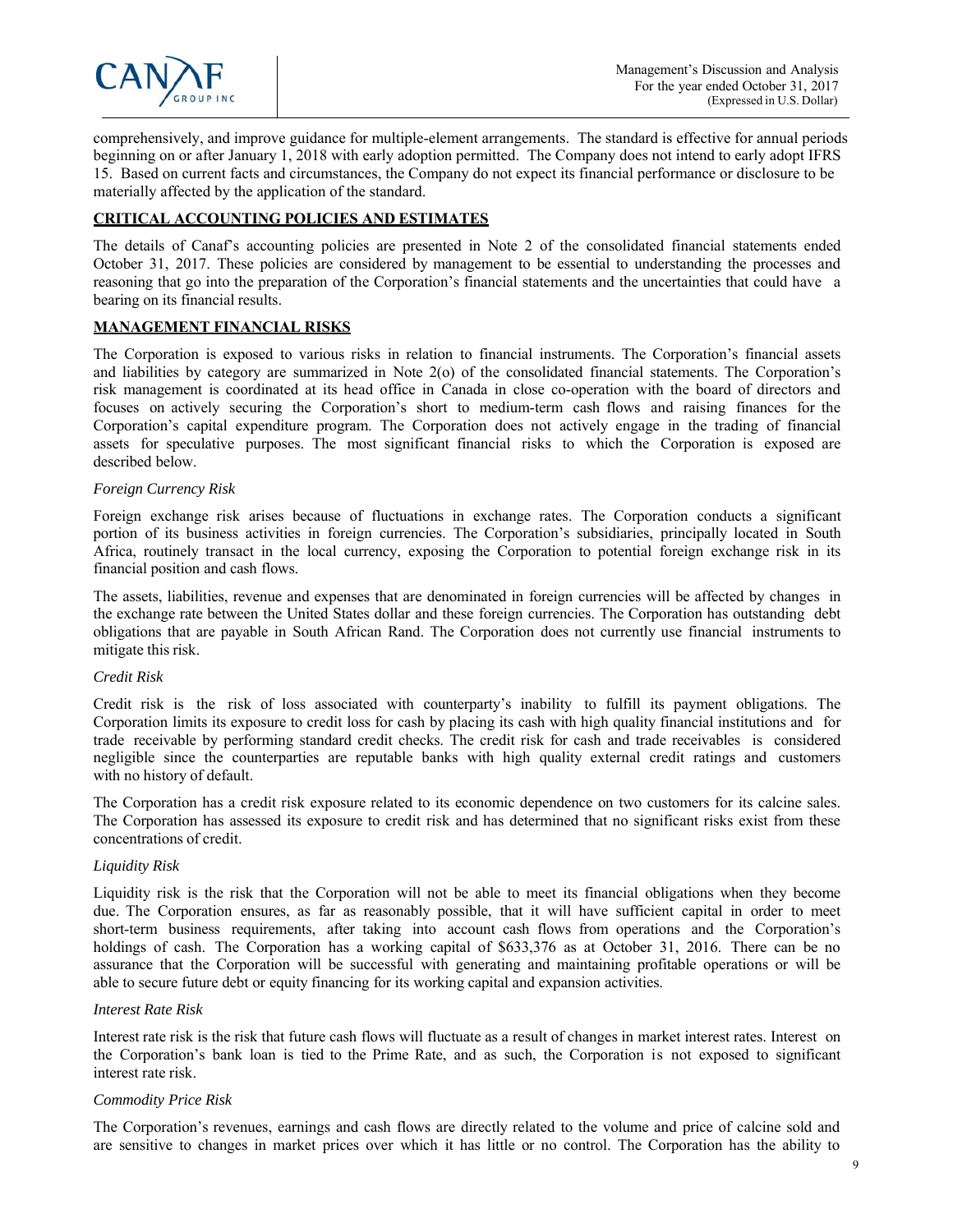address its price-related exposures through the use of sales contracts.

*Fair Value*

The Corporation uses the following hierarchy for determining fair value measurements:

- Level 1: Quoted prices in active markets for identical assets or liabilities.
- Level 2: Other techniques for which all inputs which have a significant effect on the recorded

fair value are observable, either directly or indirectly.

Level 3: Techniques which use inputs that have a significant effect on the recorded fair value that is not based on observable market data.

The level within which the financial asset or liability is classified is determined based on the lowest level of significant input to the fair value measurement.

The Corporation's financial assets measured at fair value through profit or loss use Level 1 valuation techniques during the years ended October 31, 2017 and 2016. The carrying values of the Corporation's financial assets and liabilities approximate their fair values as at October 31, 2017.

# **CAPITAL RISK MANAGEMENT**

The Corporation's objectives in managing its capital are to ensure adequate resources are available to fund its coal processing business in South Africa, to seek out and acquire new projects of merit, and to safeguard its ability to continue as a going concern. The Corporation manages its share capital as capital, which as at October 31, 2017, totaled \$8,079,463 (2016 – \$8,079,463).

The Corporation manages its capital structure in a manner that provides sufficient funding for operational and capital expenditure activities. Funds are secured through the sale of calcine in South Africa and, when necessary, through debt funding or equity capital raised by means of private placements. There can be no assurances that the Corporation will be able to obtain debt or equity capital in the case of operating cash deficits.

The Corporation may, from time to time, invest capital that is surplus to immediate operational needs in short-term, liquid, and highly rated financial instruments held with major financial institutions, or in marketable securities. The Corporation may also, from time to time, enter into forward foreign exchange and commodity price contracts to hedge a portion of its exposure to movements in foreign exchange and commodity prices.

The Corporation has no externally imposed capital requirements and has not paid or declared any dividends since the date of incorporation, nor are any contemplated in the foreseeable future. There were no changes in the Corporation's approach to capital management during the year ended October 31, 2017.

# **RISKS AND UNCERTAINTIES**

The Corporation is subject to a number of risk factors due to the nature of the mining business in which it is engaged, including movements in commodity prices, which are difficult to forecast. The Corporation seeks to counter these risks as far as possible by selecting exploration areas on the basis of their recognized geological potential to host economic deposits.

The Corporation's assets are of indeterminate value. For further particulars see the financial statements filed on www.sedar.com.

#### *Exploration and Development*

The Corporation is not currently engaged in any exploration or development projects.

#### *Operating Hazards and Risks*

Operations in which the Corporation has a direct or indirect interest will be subject to all the hazards and risks normally incidental to exploration, development and production of resources, any of which could result in work stoppages, damage to persons or property and possible environmental damage. Although the Corporation has or will obtain liability insurance in an amount which it considers adequate, the nature of these risks is such that liabilities might exceed policy limits, the liabilities and hazards might not be insurable, or the Corporation might not elect to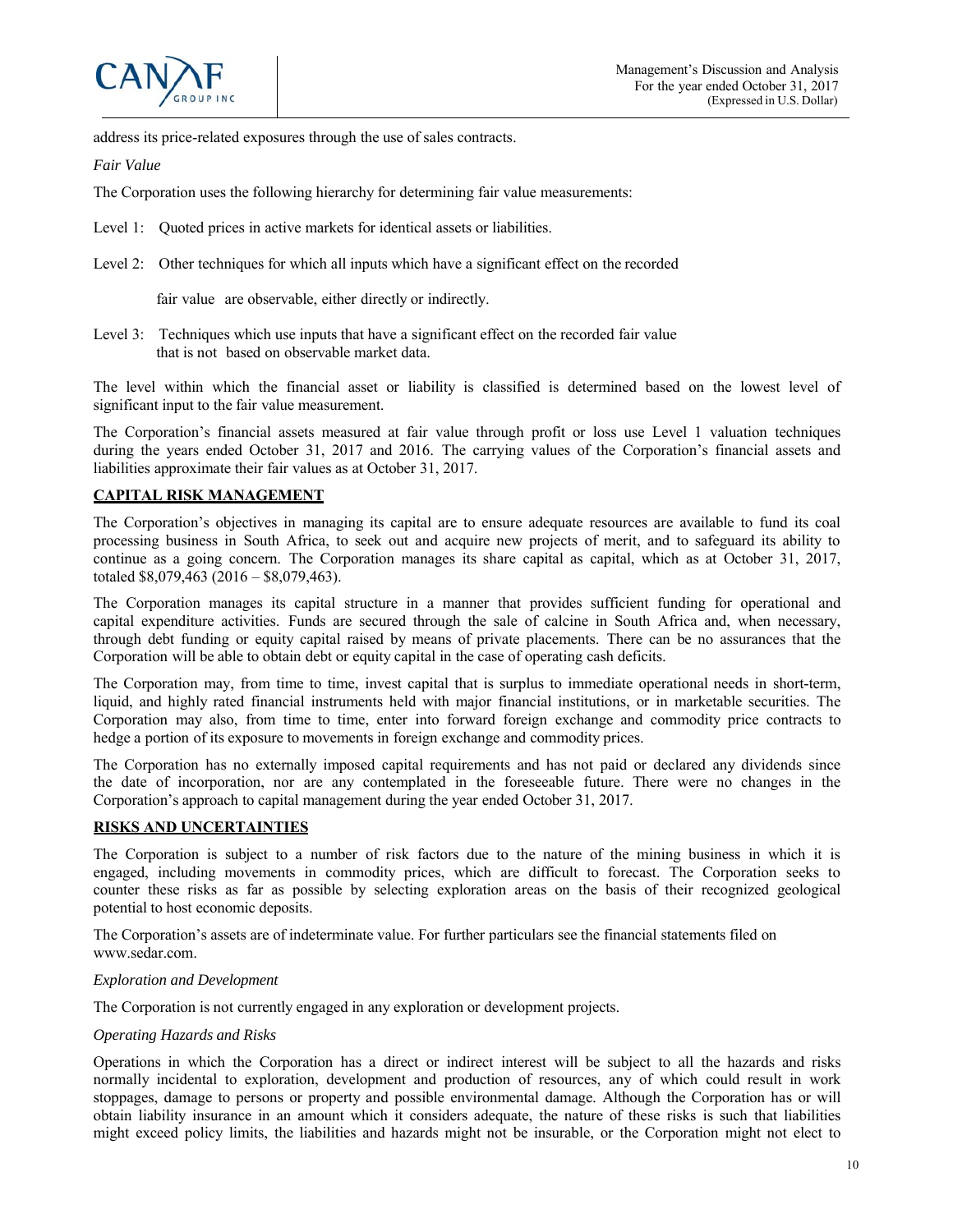

insure itself against such liabilities due to high premium costs or other reasons, in which event the Corporation could incur significant costs that could have a material adverse effect upon its financial condition.

### *Metal and Mineral Prices*

Factors beyond the control of the Corporation affect the price and marketability of gold and other metals and minerals. Metal and mineral prices have fluctuated widely, particularly in recent years and are affected by numerous factors including international, economic and political trends, expectations of inflation, currency exchange fluctuations, interest rates, global or regional consumption patterns, speculative activities and worldwide production levels. The effect of these factors on the Corporation's future prospects cannot accurately be predicted.

### *Political Risk*

Quantum is located in South Africa and consequently the Corporation will be subject to certain risks, including currency fluctuations, electricity outages and possible political or economic instability, and exploration and production activities may be affected in varying degrees by political stability and government regulations relating to the industry. Any changes in regulations or shifts in political attitudes are beyond the control of the Corporation and may adversely affect its business. Exploration may be affected in varying degrees by government regulations with respect to restrictions on future exploitation and production, price controls, export controls, foreign exchange controls, income taxes, expropriation of property, environmental legislation and site safety.

### *Environmental Factors*

All phases of the Corporation's operations will be subject to environmental regulation in South Africa.

Environmental legislation is evolving in a manner which will require stricter standards and enforcement, increased fines and penalties for non-compliance, more stringent environmental assessments of proposed projects and a heightened degree of responsibility for companies and their officers, directors and employees. In addition, certain types of operations require the submission and approval of environmental impact assessments. Environmental assessments of proposed projects carry a heightened degree of responsibility for companies and directors, officers and employees. The cost of compliance with changes in governmental regulations has a potential to reduce the profitability of operations. The exploration, development and production activities of the Corporation will require certain permits and licenses from various governmental authorities and such operations are and will be governed by laws and regulations governing exploration, development and production, labour standards, occupational health, waste disposal, toxic substances, land use, environmental protection, safety and other matters. Companies engaged in exploration activities generally experience increased costs and delays as a result of the need to comply with applicable laws, regulations and permits. There can be no assurance that all licenses and permits which the Corporation may require to carry out exploration and development of its projects will be obtainable on reasonable terms or on a timely basis, or that such laws and regulations would not have an adverse effect on any project that the Corporation may undertake.

# *Cash Flows and Additional Funding Requirements*

Although since the acquisition of Quantum, the Corporation has significant revenues from operations, the majority of sources of funds currently available to the Corporation for any future acquisition and development projects will in large portion be derived from the issuance of equity or project finance debt. Although the Corporation presently has sufficient financial resources and has been successful in the past in obtaining equity and debt financing to undertake its currently planned exploration and development programs, there is no assurance that it will be able to obtain adequate financing in the future or that such financing will be on terms advantageous to the Corporation.

#### *Title to Assets*

Although the Corporation has or will receive title options for any concessions in which it has or will acquire a material interest, there is no guarantee that title to such concessions will be not challenged or impugned. In some countries, the system for recording title to the rights to explore, develop and mine natural resources is such that a title opinion provides only minimal comfort that the holder has title. Also, in many countries, claims have been made and new claims are being made by aboriginal peoples that call into question the rights granted by the governments of those countries.

# *Enforcement of Civil Liabilities*

Substantially all of the assets of the Corporation will be located outside of Canada and certain of the directors and officers of the Corporation will be resident outside of Canada. As a result, it may be difficult or impossible to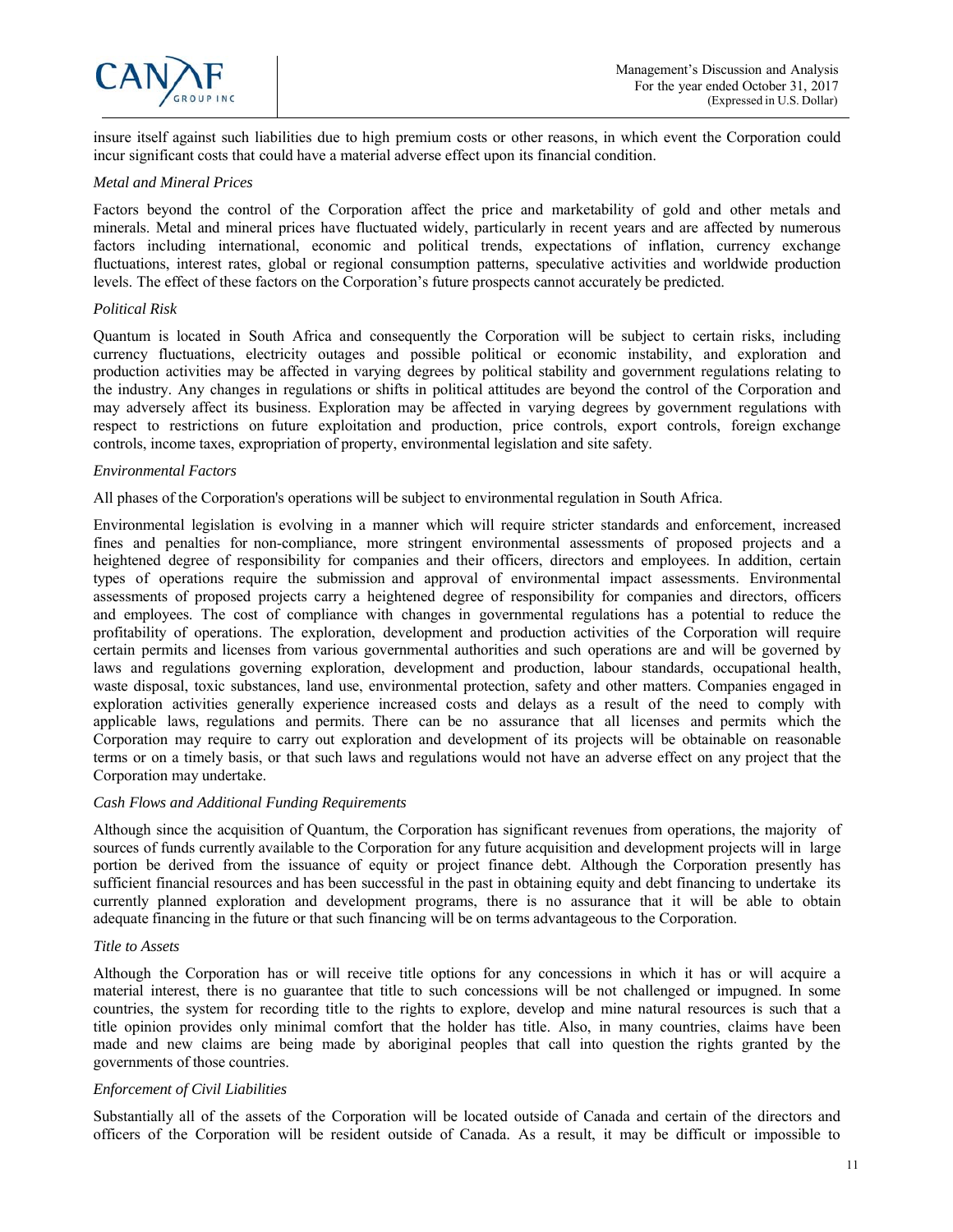

enforce judgments granted by a court in Canada against the assets of the Corporation or the directors and officers of the Corporation residing outside of Canada.

#### *Management*

The Corporation is dependent on a relatively small number of key employees, the loss of any of whom could have an adverse effect on the Corporation.

### **CAUTIONARY STATEMENTS ON FORWARD-LOOKING INFORMATION**

This MD&A together with the Corporation's consolidated financial statements for the year ended October 31, 2017 contain certain statements that may be deemed "forward-looking statements". All statements in this MD&A, other than statements of historical fact, that address exploration drilling, exploitation activities and events or developments that the Corporation expects to occur, are forward looking statements. Forward looking statements in this document are statements that are not historical facts and are generally, but not always, identified by the words "expects", "plans", "anticipates", "believes", "intends", "estimates", "projects", "potential" and similar expressions, or that events or conditions "will", "would", "may", "could" or "should" occur. Information inferred from the interpretation of drilling results and information concerning resource estimates may also be deemed to be forward looking statements, as it constitutes a prediction of what might be found to be present when and if a project is actually developed. Although the Corporation believes the expectations expressed in such forward-looking statements are based on reasonable assumptions, such statements are not guarantees of future performance and actual results may differ materially from those in the forward-looking statements.

Inherent in forward-looking statements are risks and uncertainties beyond the Corporation's ability to predict or control, including risks that may affect the Corporation's operating or capital plans, including risks generally encountered in the exploration and development of natural resource properties, such as unusual or unexpected geological formations, unanticipated metallurgical difficulties, ground control problems, process upsets and equipment malfunctions; risks associated with labour and unavailability of skilled labour; fluctuations in the market prices of the Corporation's principal products, which are cyclical and subject to substantial price fluctuations; risks created through competition for natural resource properties; risks associated with lack of access to markets; risks associated with mineral and resource estimates, including the risk of errors in assumptions or methodologies; risks posed by fluctuations in exchange rates and interest rates, as well as general economic conditions; risks associated with environmental compliance and permitting, including those created by changes in environmental legislation and regulation; risks associated with the Corporation's dependence on third parties in the provision of transportation and other critical services; risks associated with aboriginal title claims and other title risks; social and political risks associated with operations in foreign countries; and risks associated with legal proceedings.

Actual results and developments are likely to differ, and may differ materially, from those expressed or implied by the forward-looking statements contained in this MD&A. Such statements are based on a number of assumptions which may prove to be incorrect, including, but not limited to, the following assumptions: that there is no material deterioration in general business and economic conditions; that there is no unanticipated fluctuation of interest rates and foreign exchange rates; that the supply and demand for, deliveries of, and the level and volatility of commodity prices develop as expected; that the Corporation receives regulatory and governmental approvals as are necessary on a timely basis; that the Corporation is able to obtain financing as necessary on reasonable terms; that there is no unforeseen deterioration in the Corporation's activity costs; that the Corporation is able to continue to secure adequate transportation as necessary for its exploration activities; that the Corporation is able to procure equipment and supplies, as necessary, in sufficient quantities and on a timely basis; that exploration activity timetables and capital costs for the Corporation's planned projects are not incorrectly estimated or affected by unforeseen circumstances; that costs of closure of various operations are accurately estimated; that there are no unanticipated changes to market competition; that the Corporation's estimates in relation to its natural resource interests are within reasonable bounds of accuracy (including with respect to size, grade and recoverability of mineral projects) and that the geological, operational and price assumptions on which these are based are reasonable; that no environmental and other proceedings or disputes arise; and that the Corporation maintains its ongoing relations with its employees, consultants and advisors.

Readers are cautioned that the foregoing list of important factors and assumptions is not exhaustive. Forwardlooking statements are not guarantees of future performance. Events or circumstances could cause the Corporation's actual results to differ materially from those estimated or projected and expressed in, or implied by, these forwardlooking statements. The Corporation undertakes no obligation to update publicly or otherwise revise any forwardlooking statements or the foregoing list of factors, whether as a result of new information or future events or